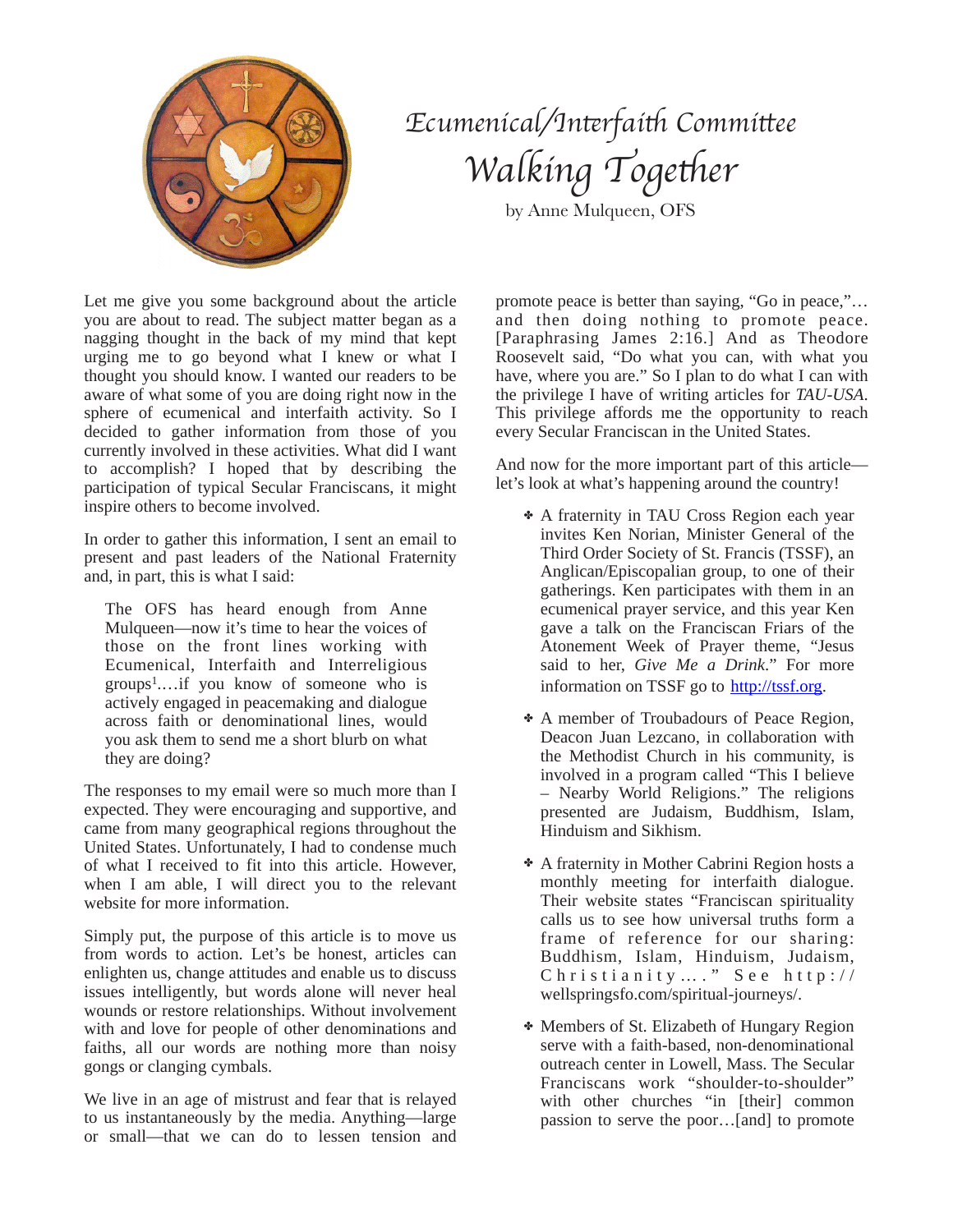unity and solidarity among the people of [God." For more information go to http://](http://www.livingwaterslowell.org) www.livingwaterslowell.org

- ✤ In Bl. Junipero Serra Region, a local fraternity works with the Interfaith Sustainable Food Collaborative, which educates participants regarding various faiths' beliefs surrounding food and hunger. In addition, they devise and implement methods to support family farms and sustainable farm practices and increase access to local healthy food for the poor. See http:// www.interfaithfood.org.
- ✤ Another initiative in Bl. Junipero Serra Region is Sierra Roots, an organization dedicated to creating a strategic infrastructure to shelter the homeless in Nevada City, Calif. [For more information go to http://](http://www.sierraroots.org/homelessness) www.sierraroots.org/homelessness.
- ✤ One of the initiatives in Lady Poverty Region, is an Ecumenical Soup and Bread Service, held each Wednesday of Lent. Six Christian churches participate, and each church assumes responsibility for providing either soup and bread or the service and special music. The host church provides the beverages and hospitality.
- ✤ The next three items were reported by a fraternity in Our Lady of the Angels Region.
- ✤ This fraternity participates in an organization called Bridges Outreach. Periodically they join with other members of Bridges and travel to New York to distribute meals, clothing and toiletries to homeless individuals. They buy the food, make several hundred brown bag lunches, and collect new clothing and toiletries for these individuals. Their objective is to create a sense of community and friendships based on mutual respect with those they serve. For more information go to: <http://bridgesoutreach.org>.
- ✤ This same fraternity volunteers four times a year with Family Promise, an interfaith organization that houses temporarily homeless families at various churches of all denominations for up to four months. Family Promise offers support services to the families including daycare, job training when needed, and assistance in finding permanent housing. The fraternity members bring meals, provide companionship, and play with children, and may stay overnight. For more

information go to: http:// familypromisehcr.org.

✤ Members of this fraternity also regularly attend events sponsored by the North Jersey Christian-Muslim Project, which meets twice each year for evenings of dialogue, education and fellowship, at which talks on a common topic are presented and discussed from both the Christian and the Muslim prospective. The topic for March was "Mary the Mother of Jesus."

I was pleasantly surprised to receive a response from the Provincial Spiritual Assistant of Holy Name Province, Gene Pistacchio, OFM. Quoting directly from Fr. Gene's email:

The effort we are making is to reach out to our Muslim brothers and sisters. We used the Just Matters Learning Module entitled 'St. Francis and the Sultan.' We… invited a few Muslims to participate so that we could get to know one another, build trust and work together on common issues that affect humanity, like the environment, the economy, climate change, food and water sustainability, etc.

We enjoyed studying the module, which mutually helped us to share the basics of Islam and Christianity. We decided to have business and potluck dinners and picnics together, alternating the focus of our meetings every other month.

The desired result is to give witness to the fact that Catholic Franciscans and Turkish Muslims can work, support and even pray together for the common good of all people. This is extremely important given the presence of Islamaphobia and the extremist terrorists wreaking havoc and extreme suffering and death in Syria, Iraq and the Middle East in general.

Our goal is to create peace and loving acceptance of one another.… Lord, make us instruments of your peace! For further [information go to http://www.hnp.org/](http://www.hnp.org/interfaith-dialogue-st-anthony-shrine/) interfaith-dialogue-st-anthony-shrine/

From what I have written—and I could have written more—it is evident that ecumenical/interfaith initiatives within the entire Franciscan family are alive and well. Those of us who serve in shelters and soup kitchens also engage in ecumenical and interreligious outreach, since no one checks the religious creed of the client he or she serves.